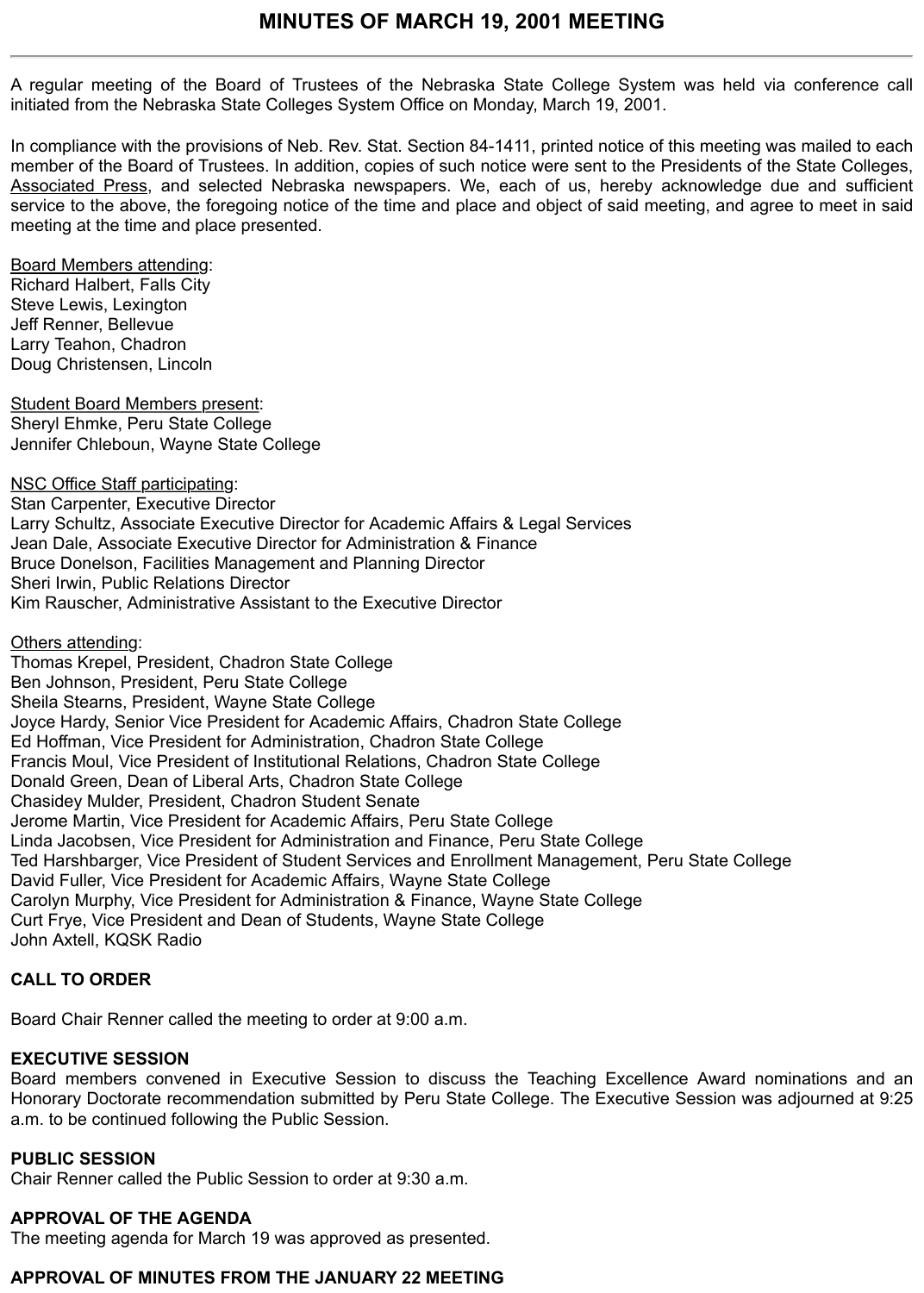The minutes of the January 22 meeting were unanimously approved.

### **ITEMS FOR DISCUSSION AND ACTION Academic and Personnel Committee**

### Personnel Recommendations

A motion to approve the personnel recommendations submitted by the colleges was unanimously approved.

### Peru, Honorary Doctorate

A motion to approve the honorary doctorate degree recommendation submitted by Peru State College was unanimously approved.

### Preliminary Notification of New Academic Programs

A motion to approve the following preliminary new program notification list to be submitted tdo the Coordinating Commission for Postsecondary Education was unanimously approved:

Chadron State College Technical Occupations Applied History

Wayne State College Physical Science Sports Medicine System-wide Liberal Arts

### Chadron, Bachelor of Applied Science Degree and Technical Occupations Major

A motion to approve a proposed degree designation of Bachelor of Applied Sciences for Chadron State College and a proposed Technical Occupations Major with options in health care, computer and electronics, industrial trades, agriculture operations, and management services was unanimously approved.

### Chadron, Applied History Major

A motion to approve a proposed comprehensive major in Applied History for Chadron State College was unanimously approved.

### Teaching Excellence Award

A motion to approve the recommendation of the Academic and Personnel Committee for the 2001 Teaching Excellence Award recipient, and submit that recommendation to The Lincoln Foundation for final approval was unanimously approved.

### **Fiscal and Facilities Committee**

### Grant Applications and Awards

A motion to approve the following grant applications and awards as submitted by the colleges was unanimously approved:

Chadron Applications

Biomedical Research Infrastructure Network (National Institute of Health, via Univ. of Nebraska Medical Center) -- \$325,173

Tiyospaye Center (Fund for the Improvement of Postsecondary Education) -- \$151,476

Wetland Education: Development of a Study Site in Cocodrie, Louisiana (Barataria-Terrebonne National Estuary Program, Louisiana) -- \$28,000

Chadron Award

Principal Incubator Project (Coordinating Commission for Postsecondary Education) -- \$51,400

Wayne Applications

Computer Initiative & Improvement of Technological Infrastructure (US Department of Education) -- \$691,000 Development of a Family Business Center (US Department of Education) -- \$138,000

### Wayne Award

Mathematics Assessment Project for Native American Students (Eisenhower Professional Development Program) -- \$32,181

Contracts and Change Orders

A motion to approve the following contract and change order submitted by the colleges was unanimously approved:

### Wayne State College Contract

Memorial Stadium/Track (design of track replacement and ADA seating) -- \$63,800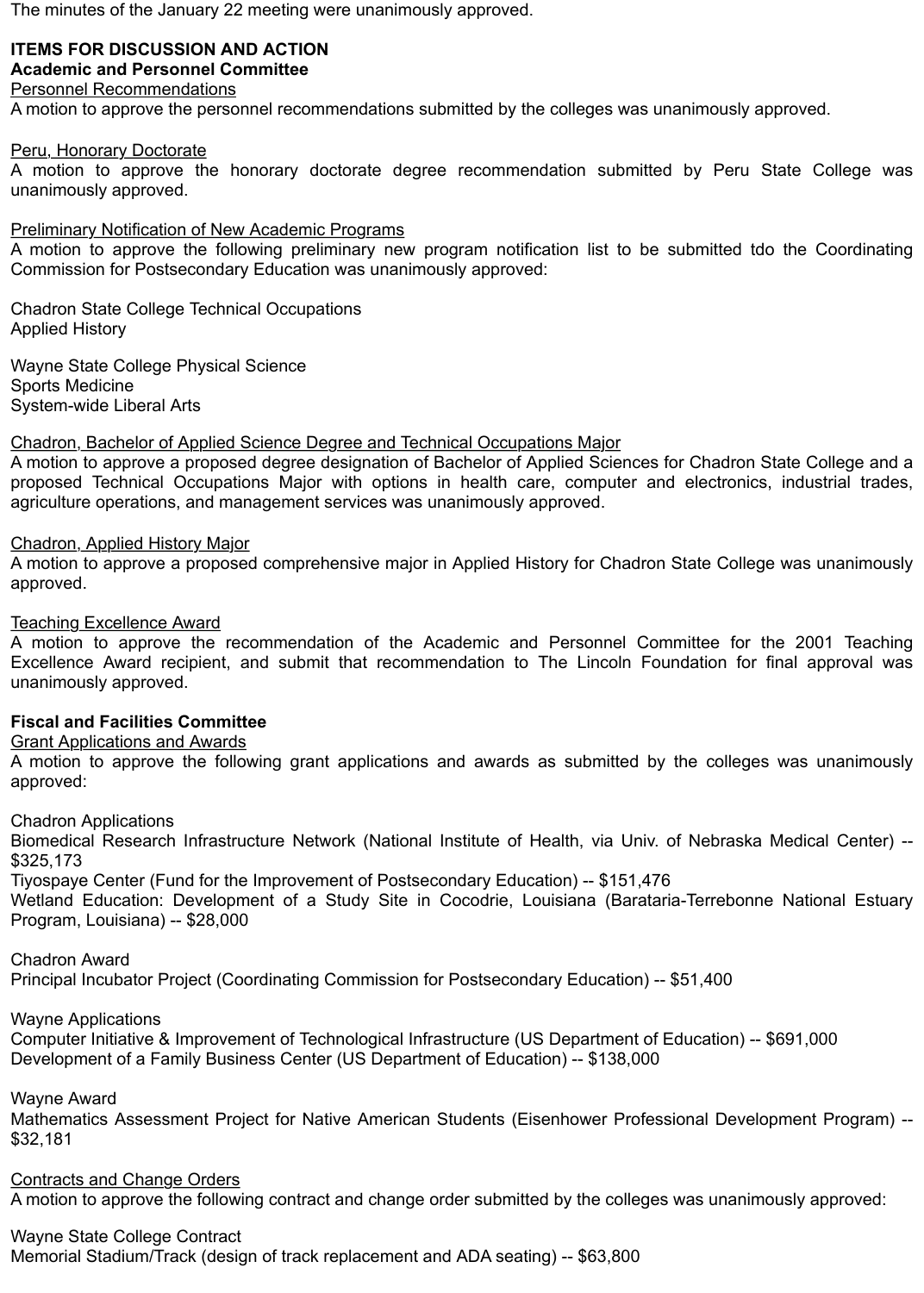Wayne State College Change Order Ramsey Theatre Renovation/Addition (increased fees/change in scope) -- \$59,836

LB 309 Retrievals A motion to approve the retrieval of LB 309 funding was unanimously approved:

Chadron State College Retrieval of \$19,361.28 from the Heating Plant project to reroute steam condensate lines. Project is complete.

Peru State College Retrieval of \$1,315.80 from the Wheeler Center sidewalk/storm drain renovation project. Project is complete.

Wayne State College Retrieval of \$2,339.30 from the Carhart Science stair tread replacement project. Project is complete.

Peru, Campus Services Building/Hoyt Project Substantial Completion

A motion to appoint the following Substantial Completion Committee to inspect and designate substantial completion status for the Peru State College Campus Services Building/Hoyt project was unanimously approved:

Steve Lewis, Board member--Fiscal and Facilities Committee Chair Richard Halbert, Board Member Jean Dale, Associate Executive Director, Administration and Finance, System Office Bruce Donelson, Director, Facilities Management and Planning, System Office Jeffrey Pilus, The Clark Enersen Partners Steve Hotovy, State Building Division Linda Jacobsen, Vice President, Administration and Finance, Peru State College Paul Pate, Director of Campus Services, Peru State College

For Hoyt Science Hall: Dr. Jerry Martin, Vice President of Academic Affairs Dr. Andrew Elkins, Dean of Arts and Sciences Dr. Richard Clopton, Dept. Head, Natural Sciences

Peru, Health and Fitness Complex Project, Selection of Professional Design Services A motion to appoint a committee to select professional consulting services for the design and development of the Peru State College Health and Fitness Complex project as follows was unanimously approved:

Steve Lewis, Board member--Fiscal and Facilities Committee Chair Richard Halbert, Board Member Jean Dale, Associate Executive Director, Administration and Finance, System Office Bruce Donelson, Director, Facilities Management and Planning, System Office Steve Hotovy, State Building Division Linda Jacobsen, Vice President, Administration and Finance, Peru State College Paul Pate, Director of Campus Services, Peru State College Ted Harshbarger, Vice President, Student Services and Enrollment Management Bart Gray, Athletic Director, Peru State College

Peru, Contingency Maintenance Reallocation

A motion to authorize the following reallocation of contingency maintenance funds for Peru was unanimously approved:

From Resolution 4/99, Line 14, \$15,787.07 Student Center Folding Tables, Mattress Covers,

and Shower Curtains

To be used for:

1,224.00 Termite repair and treatment at Oak Hill

3,253.09 Replace dining service steam kettle

4,866.94 Replace kitchen shelves as required by health department

1,357.00 Replace kitchen hood fire suppression system as required by fire marshal

4,466.67 Replace water heater elements at Complex

619.37 Portion of replacement cost for ice machine at Student Center

From Resolution 4/00, Line 3, \$ 4,250.63 Replace Carpet in Centennial Complex To be used for:

1,876.63 Balance of cost for ice machine (see above)

2,374.00 Replacement cost for Neal Hall doors

From Resolution 4/00, Line 8, 31,355.32 Architect and Engineering Fees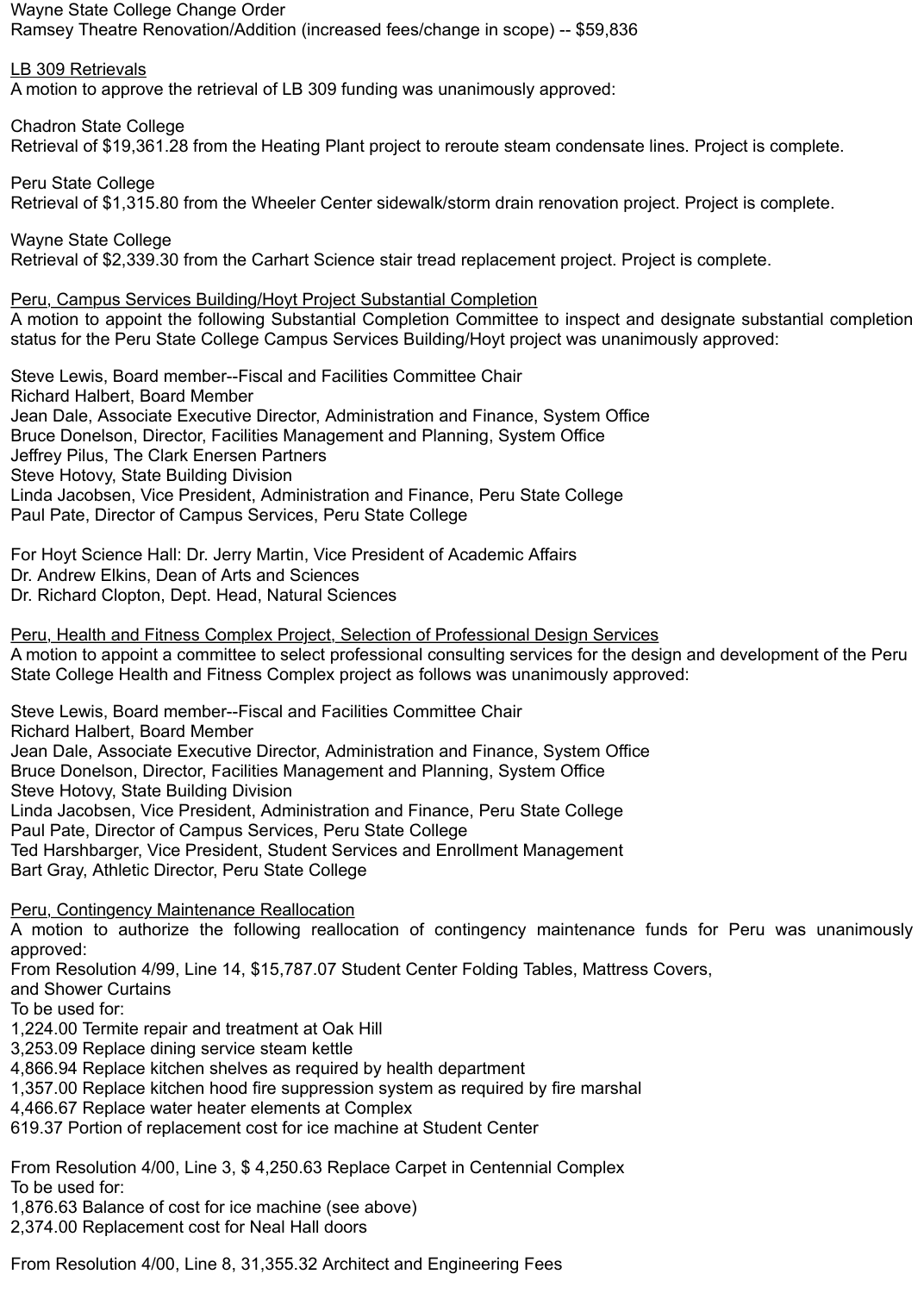To be used for:

14,928.82 Retainage balance for Complex Renovation

16,426.50 Replacement of Complex water softeners

## Selection of Revenue Bond Audit Firm

A motion to approve renewal of the agreement with KPMG Peat Marwick to provide revenue bond auditing services for fiscal year 2000-01 for a total fee of \$18,600, which includes out-of-pocket expenses was unanimously approved.

# **ITEMS FOR INFORMATION AND DISCUSSION**

## **Academic and Personnel Committee**

Personnel Actions

Personnel actions not requiring Board approval were reported for information.

# Board of Trustees Scholarship Application Report

The System Office reported that 282 applications were received as a result of the 2001 scholarship campaign. Once the colleges select the recipients, the System Office will issue press releases. Certificates will be mailed to the high schools for presentation to the student. Board members will also receive a list of all recipients.

## Non-Resident Scholars Report

Each of the colleges reported on the number of non-resident scholar participants for 2000-01.

## Davis Minority Scholarship

Board members were provided information on the Davis Minority Scholarship. The Ninety-Sixth Legislature of Nebraska, 2000 Session, created LB 1379, the Minority Scholarship Program Act which provides funds to establish an endowment scholarship fund to support a program of undergraduate scholarships for under-represented Black, American Indian and Hispanic students at the University of Nebraska, the Nebraska State Colleges, and the Nebraska Community Colleges.

The Act provides the sum of \$200,000 for the Minority Scholarship Program at the Nebraska State Colleges. These funds are to serve as a temporary measure for the purpose of eliminating the statistical disparity between the representation of full-time Black, American Indian, and Hispanic minority students in the undergraduate population of the Nebraska State Colleges, and the representation of such minority students in the student population of the primary and secondary schools of this state. The intended purpose of the Act is to develop a more racially diverse student body at the Nebraska State Colleges.

All funds appropriated by the Legislature for minority scholarships are to be used in coordination with private donations for such scholarships and in consultation with major donors, as well as in coordination with federal grant funds available to minority students so as to maximize the level of benefits and accomplish the purposes of the Act. All monies appropriated for the Program are to be used to support endowed scholarship funds that are to be used, administered, and invested as the Board of Trustees of the Nebraska State Colleges shall determine, with only the income to be expended for scholarships.

The awards of all scholarships under the Act are to be determined by a committee selected by the Board of Regents of the University of Nebraska, the Board of Trustees of the Nebraska State Colleges, and the Community College boards of governors. The Act stipulates that the Committee shall include under-represented minority groups and private donors to the endowed scholarship funds created by the Act.

An Agency Agreement has been developed for use by each State College to enter into an agreement with its respective foundation permitting the foundation to manage and invest the funds as a temporary endowment to be used as required by the Act. A copy of the Agreement is available at the System Office.

## Campus Safety and Security

In response to a question raised by Trustee Halbert about campus safety and security provisions, the presidents discussed college safety and security matters especially as they related to staffing, security measures and residence hall safety/security.

The colleges have established programs to advise and train students and staff regarding security and safety measures while on campus. These range from escort services and alcohol awareness programs, to self-defense training, to crisis management plans in the event of bad weather or crime on campus. Each of the colleges continues to update safety standards in their buildings (i.e., sprinkler and fire alarm systems), and each has security personnel on campus either as state-funded positions or contracted with the local police department. Campus firearms policies vary, with Chadron and Peru requiring firearms to be checked into secure storage on campus and Wayne allowing no firearms on campus.

# **Fiscal and Facilities Committee**

# Grant Applications and Awards

The following grant applications and awards were presented to the Board for information.

# Chadron Application

· D.D. Eisenhower Professional Development Funds (Nebraska Department of Education) -- \$23,777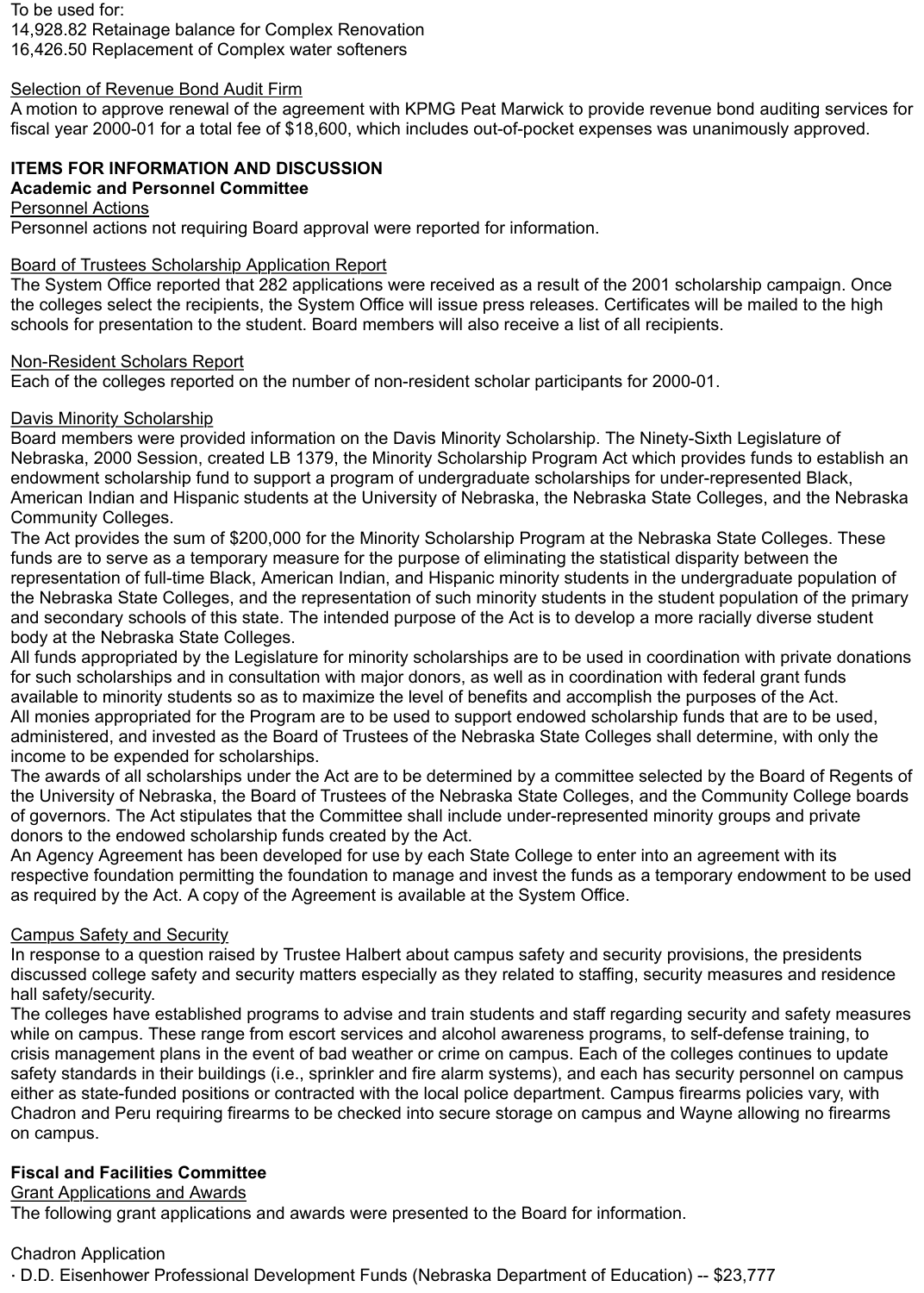#### Chadron Awards

· D.D. Eisenhower Professional Development Funds (Nebraska Department of Education) -- \$21,879

· Wetland Education: Development of a Study Site on the San Pedro River, Arizona (US Geological Survey, National Wetlands Research Center) -- \$15,000

## Wayne Applications

· Consumer Purchasing and Motivation (Corporation for National Service Learn & Serve America/NE Consortium for Service Learning in Higher Education) -- \$2,200

· Environmental Concerns for General Ed (Corporation for National Service Learn & Serve America/NE Consortium for Service Learning in Higher Education) -- \$2,200

· Human Resource Management (Corporation for National Service Learn & Serve America/NE Consortium for Service Learning in Higher Education) -- \$2,200

· Social Welfare (Corporation for National Service Learn & Serve America/NE Consortium for Service Learning in Higher Education) -- \$2,200

· Teaching Writing (Corporation for National Service Learn & Serve America/NE Consortium for Service Learning in Higher Education) -- \$2,200

· Study Tour on Economic Education Program Delivery (National Council on Economic Education) -- \$5,450

## Contracts and Change Orders

The following contracts and change orders were provided to the Board for information.

## Peru Contracts

· Wheeler Center/Natatorium (replace new sanitation wallboard) -- \$2,675

## Chadron Change Orders

- · Memorial Hall #1 (match ceiling tiles, floor repairs and patchwork) -- \$6,971
- · Crites Hall #1 (elevator renovation) -- \$3,672.50
- · Nelson Physical Activity Center #1 (paint striping to courts) -- \$1,725

## Physical Plant Status Reports

The colleges provided status reports on their physical plant projects.

## **Operating Expenditure Reports**

Operating expenditure reports for the period ending December 31, 2000, were provided for review.

## Financial Reports

Financial reports for the period ending December 31, 2000, were provided for review.

## LB309 Progress Reports

Progress reports on LB309 funded renovation and construction projects were provided to the Board.

## **Occupancy and Income Reports**

The colleges provided Fall 2000 occupancy and income reports.

## Contingency Maintenance Progress Reports

Progress reports on contingency maintenance projects were provided to the Board.

# Revenue Bond Expenditure Reports

Revenue bond expenditure reports for the period ending December 31, 2000, were provided for review.

# **MISCELLANEOUS INFORMATION ITEMS**

# **Executive Director's Report**

Executive Director Carpenter gave a report on the budget hearing before the Appropriations Committee March 12. In addition to his presentation, Farrah Eleson and Trevor Schmidt, both students at Chadron, spoke on the importance of maintaining low tuition and financial access.

## Presidents' Reports

President Krepel reported that recent default rate on student loans at Chadron has decreased to 4.3% compared to the state average of 8%. The groundbreaking ceremony for the Mari Sandoz High Plains Heritage Center is scheduled for March 23.

President Johnson also reported that the student loan default rate at Peru has decreased to 8.9%. The college is